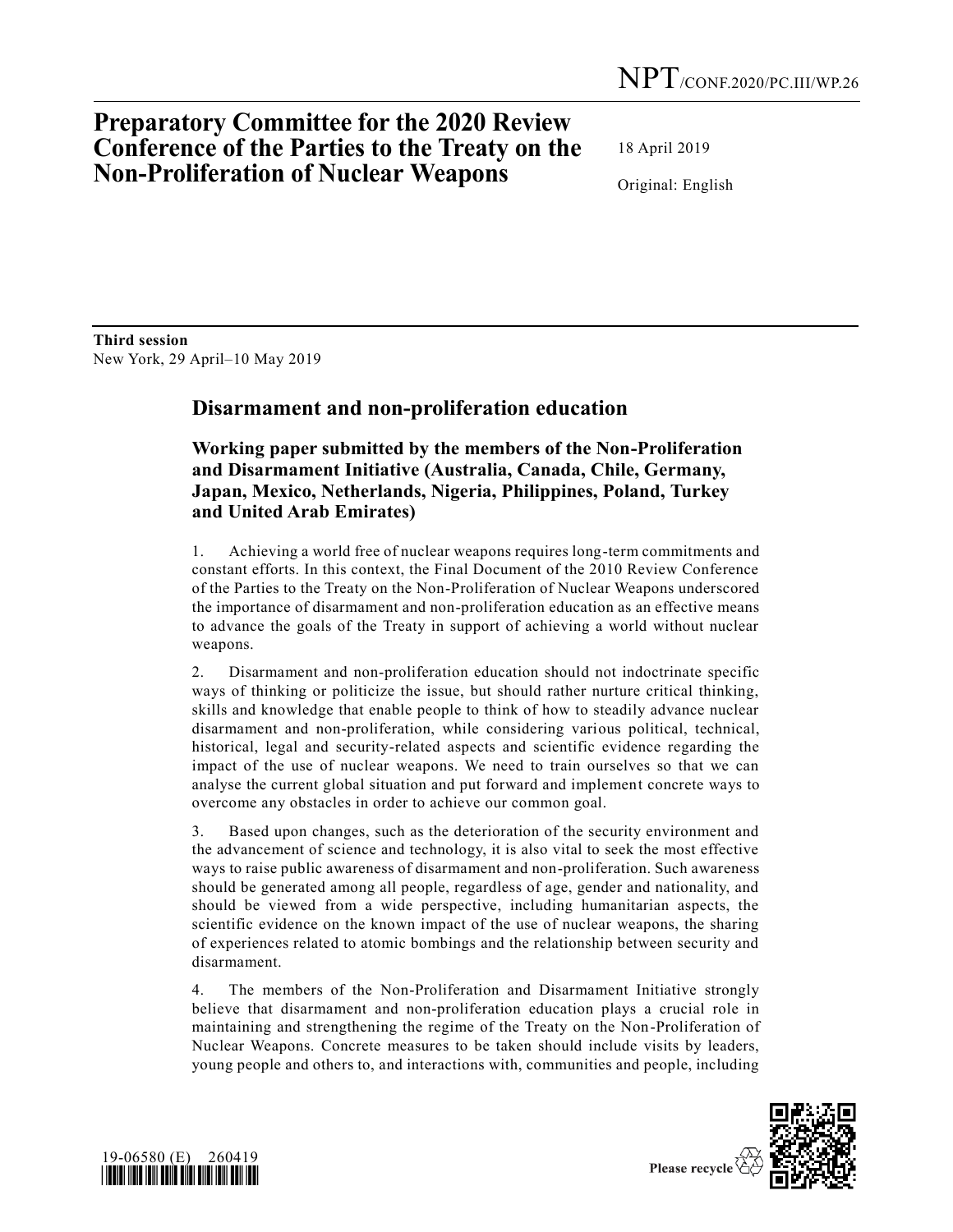those affected by nuclear weapons, as well as raising awareness of the negative impact and diverse risks posed by nuclear weapons.

5. In action 22 of the action plan adopted at the 2010 Review Conference, all States parties are encouraged to implement the 34 recommendations contained in the 2002 report of the Secretary-General on the United Nations study on disarmament and non-proliferation education  $(A/57/124)$ . The members of the Non-Proliferation and Disarmament Initiative call upon all States parties to renew their commitment to implementing those recommendations. The implementation of those recommendations contributes to activities that promote and function in accordance with the proposed actions to further advance disarmament and non-proliferation education contained in the Secretary-General's disarmament agenda of 2018.

6. States parties are encouraged to effectively implement disarmament and non-proliferation education and to contribute to the report of the Secretary General on actions that fulfil the above-mentioned United Nations study, as stated in General Assembly resolution [73/59.](https://undocs.org/en/A/RES/73/59) In so doing, States should take into consideration the following points:

(a) Cooperation and collaboration among actors: Disarmament and non-proliferation education will not be conducted only by States, it requires efforts by educational institutions, academia, think tanks and research institutes, the scientific community and centres of excellence, as well as local municipalities, international organizations, civil society, the private sector and the media: in this regard, Governments are expected to serve as one of the main actors in promoting fruitful discussions and meaningful dialogues on the ideas held by various stakeholders, while also facilitating the efforts of other actors to advance the agenda;

(b) Active and interactive participation: Disarmament and non-proliferation education needs to include more active, interactive and participatory means, such as role-playing and the use of simulated situations, in particular those that bridge the gap between science and policy: the role of art, including literature, the performing arts and movies, should also be considered as a way of promoting disarmament and non-proliferation education and raising awareness; such opportunities are expected to be provided by various actors, including Governments;

(c) Cutting-edge technologies: Given recent developments in the fields of science and technology, including advances in the fields of artificial intelligence and virtual reality, new ways to utilize such cutting-edge technologies to further promote disarmament and non-proliferation education should also be explored;

(d) Beyond generations and genders: Since long-lasting efforts are required to achieve a world free of nuclear weapons, individuals of all generations and genders must be engaged; in particular, generating new solutions to disarmament-related issues will require the empowerment and inclusion of all voices, including those of women and girls, who remain extremely underrepresented: in addition, educating young people is one of the most critical ways of developing the le aders of the next generation, who can take concrete actions towards our ultimate goal of a world without nuclear weapons. In this regard, it is imperative to offer inclusive opportunities for all generations to learn from one another with an open mind and to apply bold and creative thinking for the future.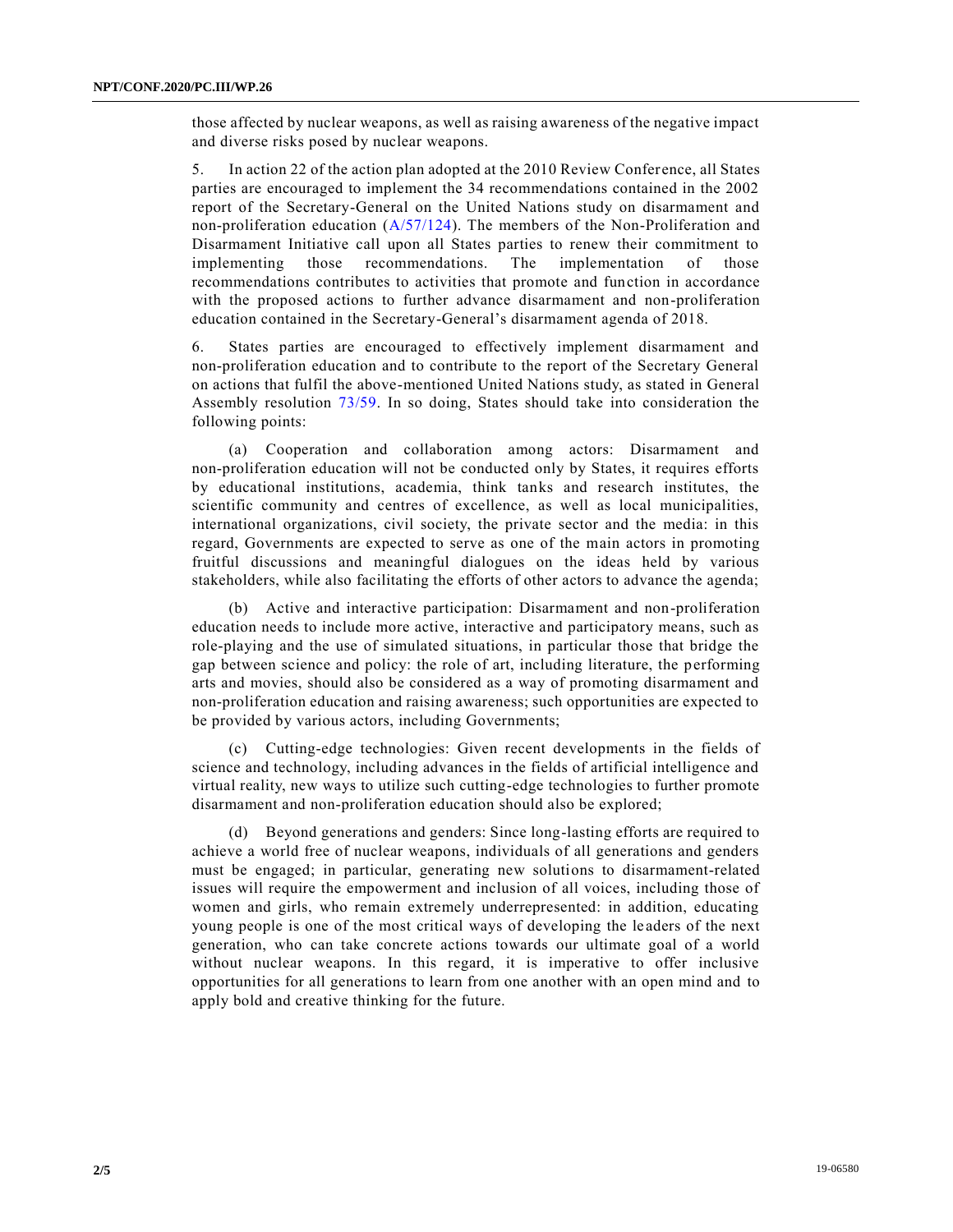### **Annex**

The following are examples of good practices engaged in by members of the Non-Proliferation and Disarmament Initiative as of April 2019:

#### **Canada**

In March 2019, Global Affairs Canada hosted and organized an event to facilitate the exchange of views with graduate students and representatives of civil society, academia, think tanks and the private sector on non-proliferation, arms control and disarmament, including issues relating to non-proliferation, arms control and disarmament in space. Based on a long-standing partnership with an important Canadian foundation working on nuclear disarmament and education, four graduate students were selected by an external panel of experts to present their research to the over 70 people who participated in the forum. The students also received scholarships to further pursue their studies in the fields of non-proliferation, arms control and disarmament.

Officials of the Government of Canada continue to conduct outreach with students and academics, including by making themselves available to give guest lectures in college and university seminars and courses and by taking part in panels during university-organized symposiums and conferences.

#### **Germany**

Germany contributes funding to the United Nations Disarmament Fellowship Programme and hosted the group of fellows in Berlin in the fall of 2018. The fellows met with officials from the Federal Foreign Office, as well as representatives from think tanks and other relevant institutions.

The Federal Foreign Office has initiated two postdoctoral and doctoral programmes with two renowned academic institutions in Germany. The objective is to strengthen academic research and expertise in the fields of disarmament, arms control and non-proliferation. Given the evolving geostrategic and security environment and the speed of technological developments, it is paramount to generate expert knowledge.

On 27 November 2018, the Federal Foreign Office provided a platform for a meeting of the Comprehensive Nuclear-Test-Ban Treaty Organization Youth Group in Berlin to discuss issues pertaining to the nuclear test-ban, the proliferation crisis relating to the Democratic People's Republic of Korea and the Non-Proliferation Treaty at large. The goals were to raise awareness of the issues of nuclear disarmament and arms control, to foster youth engagement and to promote international networks.

Germany contributed funding to the Scholarship for Peace and Security of the Organization for Security and Cooperation in Europe in 2018 and 2019. The Scholarship offers a training course for young professionals, in particular women, providing a general orientation and knowledge about conflict prevention and resolution through arms control, disarmament and non-proliferation.

#### **Japan**

Every year since 1983, Japan has welcomed young diplomats from Member States who participated in the United Nations Disarmament Fellowship Programme to Hiroshima and Nagasaki. The Programme serves as an effective means to emphasize the inhumane nature of nuclear weapons, as witnessed by atomic bomb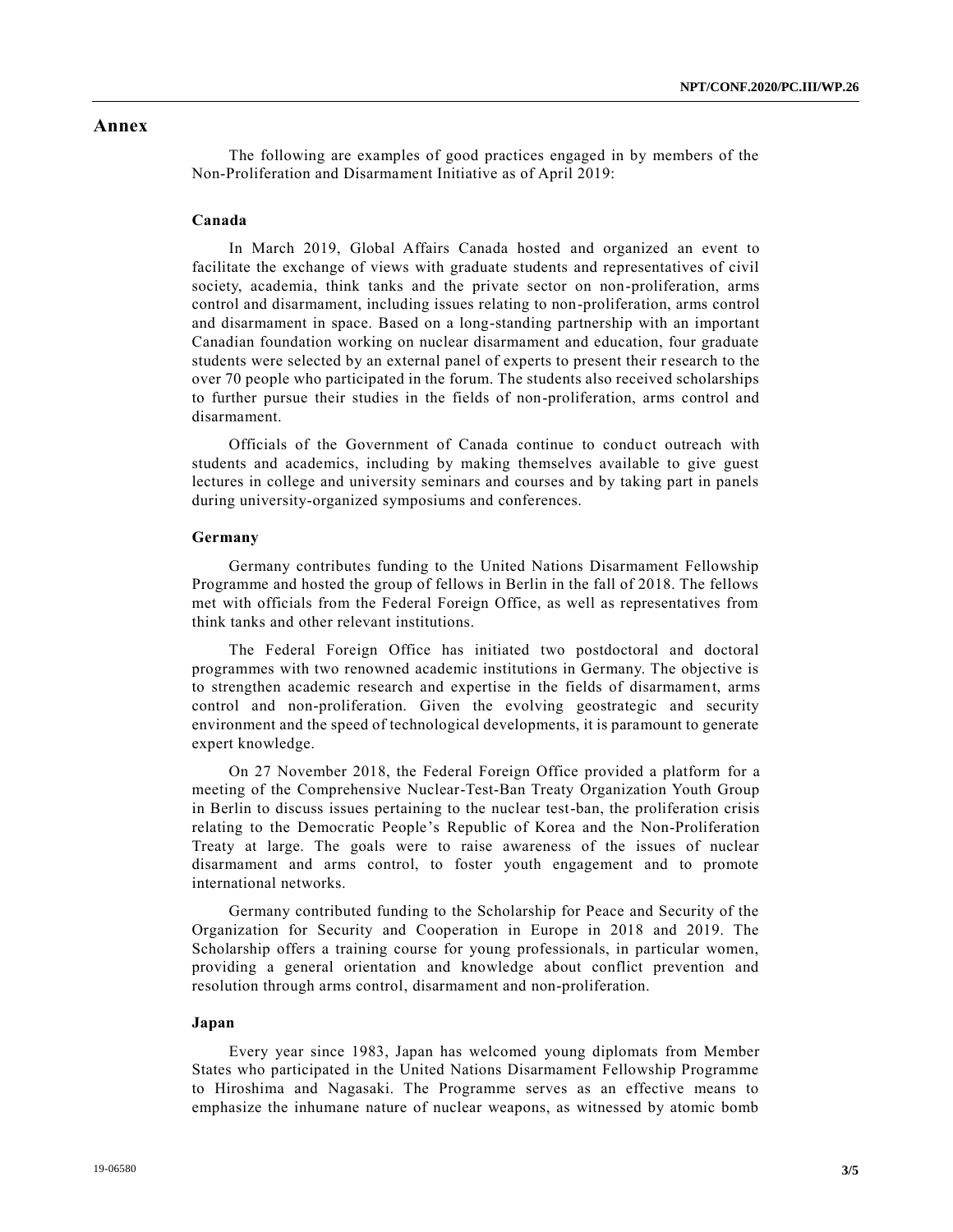survivors (*hibakusha*), and to advocate for the importance of continuing efforts towards disarmament and non-proliferation.

Japan, as the only country to have suffered atomic bombings during war, recognizes its responsibility to convey the reality of the devastation caused by the use of nuclear weapons to the international community and to future generations. In 2010, the Government of Japan launched a programme entitled "Special Communicators for a World without Nuclear Weapons", through which *hibakusha* were asked to speak at international conferences and communicate their first-hand experiences of the devastating consequences of the use of nuclear weapons. To date, 293 communicators have been commissioned for 97 occasions. In addition, in the light of the ageing of atomic bomb survivors, Japan recently launched a programme entitled "Youth Communicators for a World without Nuclear Weapons" for younger generations. Youth communicators have spoken at the Conference on Disarmament in Geneva and participated in the meetings of the Preparatory Committee for the Review Conference. To date, 382 youth communicators have been commissioned for 34 occasions.

Japan has also organized forums of "Youth Communicators for a World without Nuclear Weapons" with the aim of empowering them to further spread the realities of atomic bombings to people of all generations and nationalities and to reconfirm their commitment to the realization of a world without nuclear weapons.

In order to raise awareness in the international community of the reality of atomic bombings, the Government of Japan has translated the testimonies of atomic bomb survivors into 13 foreign languages and shared them on the Government's website.

#### **Mexico**

Mexico, in coordination with the James Martin Center for Non-Proliferation Studies, the Agency for the Prohibition of Nuclear Weapons in Latin America and the Caribbean, and the Matías Romero Institute (a diplomatic academy in Mexico), holds an annual summer course on nuclear disarmament and non-proliferation for diplomats from Latin America and the Caribbean. Mexico has also taken the following measures:

A biennial submission to the First Committee of the General Assembly of the resolution on the United Nations study on disarmament and non-proliferation education.

The inclusion of materials on disarmament and non-proliferation in the curriculum of the Secretariat of National Defence, the Secretariat of the Navy and the Matías Romero Institute.

Participation in round tables and diverse forums in Mexico and abroad, including talks on nuclear disarmament and the humanitarian impact of nuclear weapons.

#### **Netherlands**

The Netherlands has finalized a non-proliferation project, started in 2010, through which it has funded three doctoral posts at universities in Utrecht and Rotterdam to conduct core academic research into various historical, legal and governance aspects of nuclear non-proliferation and disarmament in order to generate expert knowledge.

The Netherlands attaches great importance to providing platforms to scholars for sharing their ideas and connecting with one another to increase international collaboration in the field. Examples thereof include a nuclear disarmament